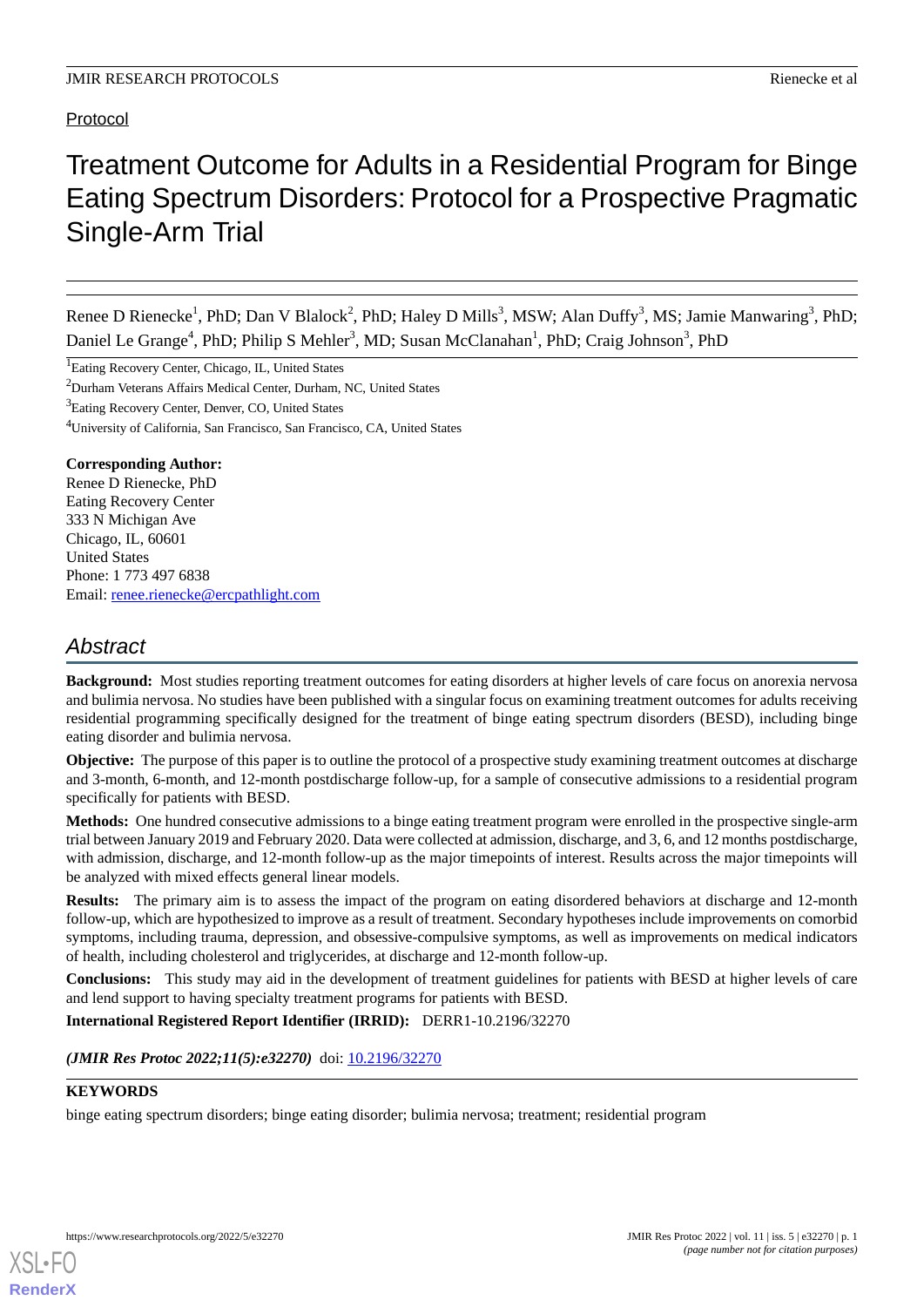#### **JMIR RESEARCH PROTOCOLS Rienecke et al. Rienecke et al. Rienecke et al. Rienecke et al. Rienecke et al. Rienecke et al. Rienecke et al. Rienecke et al. Rienecke et al. Rienecke et al. Rienecke et al.**

# *Introduction*

#### **Background**

Binge eating disorder (BED) is defined as recurrent episodes of binge eating in the absence of compensatory behaviors, accompanied by marked distress regarding the binge eating [[1\]](#page-5-0). Lifetime prevalence rates of BED among adults are 0.85%-1.9% [[2](#page-5-1)[,3](#page-5-2)] and are often associated with psychiatric comorbidity, medical complications, and a BMI over 30 [\[2](#page-5-1),[4\]](#page-5-3). Bulimia nervosa (BN) is characterized by episodes of binge eating accompanied by compensatory behaviors such as self-induced vomiting [\[1](#page-5-0)]. Outpatient treatment based on cognitive-behavioral therapy (CBT) is generally recommended for binge eating spectrum disorders (BESD) such as BED and BN [\[5](#page-6-0),[6\]](#page-6-1). There are times, however, when patients require higher levels of care, such as residential treatment, to interrupt severe and enduring eating disordered behaviors.

Residential treatment provides 24/7 care focused on psychological/behavioral interventions (as opposed to medical stabilization, which is the focus of inpatient treatment). A systematic review of 19 residential eating disorder treatment programs reported that only 14% of the reviewed studies included patients with BED [\[7](#page-6-2)]. In contrast, patients with anorexia nervosa (AN) were included in all 19 studies, and patients with BN were included in 90% of the studies reviewed. It is possible that results for patients with BED have not been reported as frequently as AN or BN due to BED only being a recognized diagnosis since the publication of the Diagnostic and Statistical Manual of Mental Disorders, Fifth Edition (DSM-5) in 2013 [\[1](#page-5-0)]. Alternatively, binge eating may be underreported due to its normalization to some degree [\[8\]](#page-6-3).

One of the few studies reporting results separately for BED was from a residential treatment program for obesity, examining patients with and without BED at 6-month and 5-year follow-up [[9\]](#page-6-4). At both follow-up points, there were no differences in weight loss between obese patients with and without BED. Patients with BED had significantly worse scores on all psychosocial measures at baseline and 6-month follow-up. Another study found significant reductions in weight after a 5-month stay at a residential eating disorder program in Italy  $[10]$  $[10]$ .

Outcomes for patients with BN are reported more frequently than outcomes for patients with BED, although BN outcomes are often not reported separately from other eating disorder diagnoses, with results reported for the overall sample instead. Residential programs that have reported results separately for patients with BN often find stability in BMI over time and improvements in eating disorder psychopathology and depression [\[10](#page-6-5)-[14\]](#page-6-6). Purging behaviors have been shown to decrease almost completely for patients with BN while in residential treatment [\[15](#page-6-7)].

Although there are no widely agreed upon essential elements of residential treatment for BED, in their review of residential programs across eating disorder diagnoses, Peckmezian and Paxton [\[7](#page-6-2)] found that 52% of programs used CBT as a treatment modality, whereas 33% used dialectical behavior therapy (DBT)

and 19% used acceptance and commitment therapy (ACT). Briefly, CBT emphasizes behavioral change and addressing overvaluation of shape and weight [[16\]](#page-6-8), DBT focuses on teaching skills such as mindfulness and emotion regulation [\[17](#page-6-9)], and ACT encourages patients to develop psychological flexibility and live in accordance with their values and goals [[18\]](#page-6-10).

Most residential programs are generally designed for patients across the eating disorders spectrum. No studies have been published with a singular focus on examining treatment outcomes for adults receiving residential programming specifically designed for the treatment of BESD. The purpose of this paper is to describe the detailed protocol of a study prospectively examining treatment outcomes for a sample of consecutive admissions to a residential program specifically for patients with BESD (BED or BN). Patients with AN – binge/purge subtype (AN-BP) were not included in the binge eating disorder treatment program described in this paper, given the need for a different treatment focus for this patient population, including weight restoration.

#### **Primary Hypotheses**

It is hypothesized that meaningful improvements (defined here as pre- to posttreatment change with at least a medium Cohen *d* effect size of 0.5) will be demonstrated on measures of eating disorder psychopathology as a result of treatment addressing binge eating and other disordered eating behaviors. It is also hypothesized that a history of trauma and current posttraumatic stress disorder (PTSD) symptoms will moderate treatment effects, in that improvements in eating disorder symptoms will be less marked among those with a history of trauma or current PTSD symptoms. Although some studies have found that PTSD does not result in poorer treatment outcomes for binge eating [[19,](#page-6-11)[20](#page-6-12)], other studies have found that PTSD predicts more binge eating at end of treatment [\[21](#page-6-13)] and premature treatment dropout for patients with BN [\[22](#page-6-14)]. Given these mixed findings and the assumed increased level of severity in the current population seeking higher level of care treatment, PTSD will be examined as a moderator.

#### **Secondary Hypotheses**

It is also hypothesized that meaningful improvements will be demonstrated on a measure of experiential avoidance of weight-related feelings, thoughts, and actions, although no a priori hypotheses are made as to which subscales may improve the most. Depression, dysfunctional attitudes, and quality of life are also expected to meaningfully improve. Small improvements (defined here as pre- to posttreatment change with at least a small Cohen *d* effect size of 0.3) on a measure of obsessive-compulsive symptoms are expected, as addressing obsessive-compulsive symptoms is not a main target for treatment overall in the treatment program, but may be addressed in individual therapy. Anxiety and self-esteem are both hypothesized to meaningfully improve after treatment. Given that the treatment program incorporates trauma-informed care, it is hypothesized that meaningful improvements on a measure of PTSD symptoms will be found. It is also hypothesized that treatment will result in improved levels of triglycerides, high-density lipoprotein (HDL) and low-density lipoprotein

 $XS$  $\cdot$ FC **[RenderX](http://www.renderx.com/)**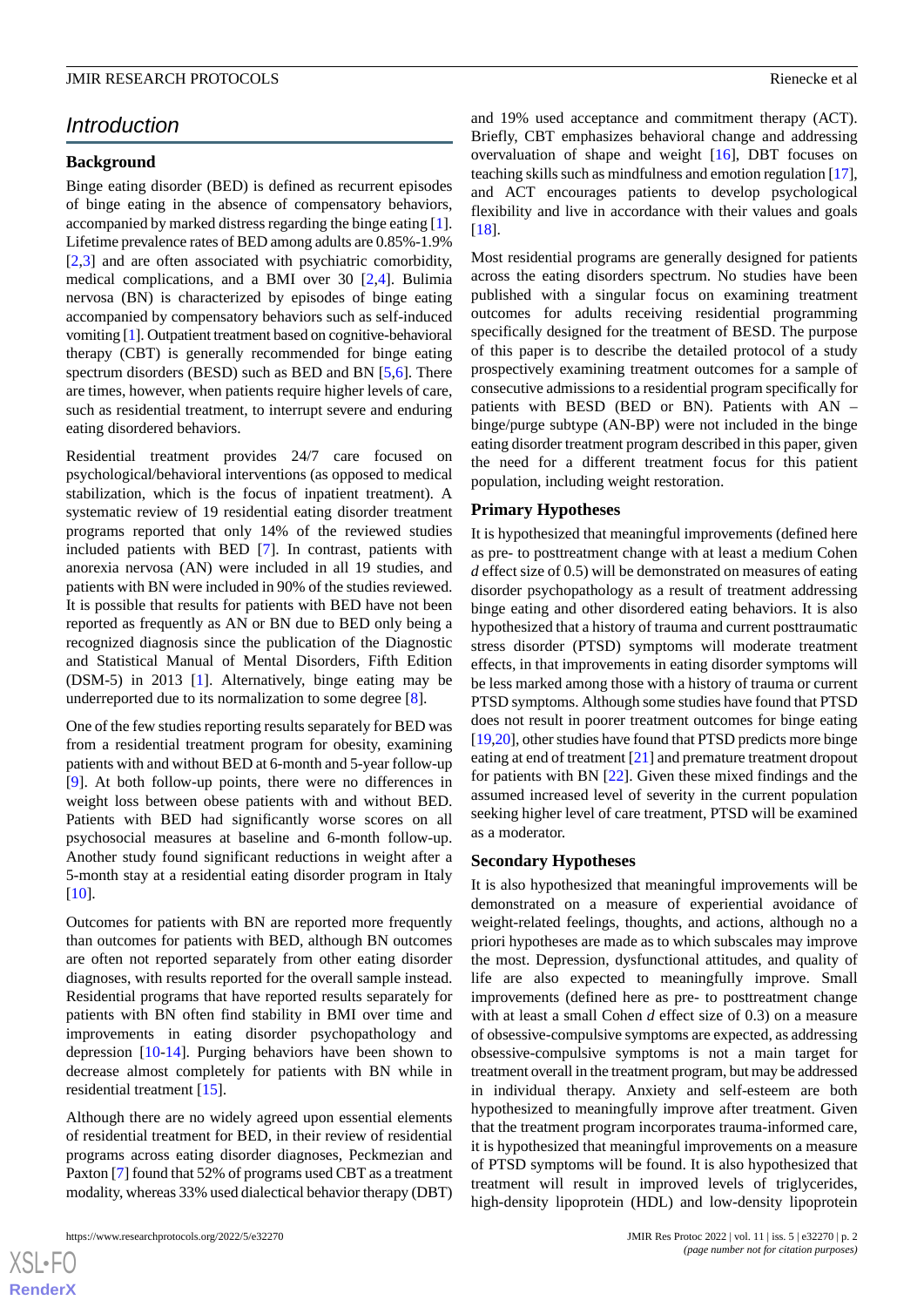(LDL) cholesterol, and glycated hemoglobin (Hb $A_{1c}$ ) due to normalization of eating patterns. It is well established that having a BMI over 30 shortens life and adversely impacts years of productive life [\[23\]](#page-6-15). The mechanism for those adverse effects is via contributors to the development of the metabolic syndrome and a heightened cardiac risk profile, such as hyperlipidemia and hyperglycemia. Thus, measuring those variables at baseline and then reassessing their serum values after treatment is one way to define the potential value of this program to reduce cardiac risk. Findings from this study may inform treatment guidelines for patients with BESD receiving treatment at higher levels of care.

# *Methods*

# **Study Design**

This study is a prospective pragmatic single-arm trial with consecutive admissions. As with all pragmatic trials, the primary goal of this study was to observe unbiased patient outcomes in a real-world setting. Given the acuity of patients, and the lack of an evidence-based treatment as usual for patients with BESD at this level of care, it was neither feasible nor ethical to execute a randomized or nonrandomized design with a treatment as usual or nontreatment comparison condition. To minimize bias from retrospective reports and convenience samples, this study was devised prospectively to examine outcomes in 100 consecutive admissions who agreed to participate.

# **Participants and Eligibility Criteria**

One hundred consecutive admissions to the Binge Eating Treatment & Recovery (BETR) residential program in a large Midwestern city in the United States who consented to participate were enrolled in this study. The BETR program is part of Eating Recovery Center's (ERC) network of eating disorder treatment programs. ERC is a multisite, national program offering higher levels of care to patients with eating disorders. Treatment is provided by multidisciplinary teams of a physician, licensed psychotherapist, psychiatrist, and registered dietitian, with a focus on evidence-based group therapies. Participants were approached to participate in the study within the first 3 days of their admission date.

Inclusion criteria for patients admitting to the BETR treatment program are the following: (1) age  $\geq$ 18 years, (2) have binge eating as a predominant symptom associated with their primary or secondary diagnosis at admission, and (3) voluntary consent for treatment from the patient. Patients were recommended for residential level of care (as opposed to partial hospitalization programming) if they had prominent mood and anxiety symptoms (ie, nonsuicidal self-injury, suicidality, sleep disturbance) associated with their eating disorder and/or if they lacked support for recovery in their home environments. Other inclusion criteria included severity of eating disorder symptoms, abnormalities in initial labs, or poorly controlled medical conditions that were exacerbated by eating disorder symptoms (ie, diabetes mellitus), sleep-related disturbances, or nocturnal-related eating. Exclusion criteria that prevented patients from admitting to the BETR treatment program are the following: (1) primary substance use or psychotic disorder, (2)

 $XS$  $\cdot$ FC **[RenderX](http://www.renderx.com/)** active psychosis, (3) immobility (patients could not be bedbound, and needed to be able to perform activities of daily living independently or with some nursing assistance), (4) high risk for refeeding syndrome or need for refeeding secondary to restriction, due to the lack of capacity for tube feeds/lack of focus on refeeding on the unit, and (5) need for inpatient medical stabilization. Additionally, and without regard to this study, patients are always asked (but never required) to complete a battery of self-report measures at admission and discharge. An additional inclusion criterion for this study was consent to participate in this study in addition to treatment, including providing self-report data and lab draws while in treatment and during follow-up posttreatment. Exclusion criteria for the study were (1) unwillingness to provide informed consent, and (2) the presence of any intellectual disability, cognitive deficit, or physical incapacitation that may have prevented participants from understanding or completing the informed consent process or completing assessment measures.

# **Study Procedures**

In addition to the standard admission and discharge questionnaires, and standard treatment described below, the 100 consecutive admissions for this study were asked to follow additional data collection procedures and were reimbursed accordingly. In addition to admission and discharge questionnaires, patients were asked to complete 6-month and 12-month follow-up self-report questionnaires. Patients were also asked to visit a laboratory facility at 3-month and 6-month follow-up to obtain a blood draw for a lipid panel (total cholesterol, HDL, LDL, triglycerides) and  $HbA<sub>1c</sub>$ . Participants received a US \$25 Amazon gift card after completion of each of their admission and discharge assessments, and a US \$100 Amazon gift card after the 6-month and 12-month follow-up intervals, for a possible total of US \$250 in gift cards for completing all assessments.

# **Ethics Approval**

This study was approved by Salus Institutional Review Board in January 2019 (approval number: ERC-001) and procedures followed were in accordance with the ethical standards of the institutional review board on human experimentation and the Helsinki Declaration of 1975.

#### **Treatment**

The BETR program is designed to specifically serve the needs of patients struggling with BESD. A case report suggested that having patients with BESD participate in treatment programs designed primarily for restrictive eating disorders may be problematic due to differing foci of weight restoration versus normalizing eating patterns, as well as patients' comparisons to other patients, which can be detrimental to recovery [\[24](#page-6-16),[25\]](#page-6-17). Although there is little empirical evidence to support this, a study of intensive treatment specifically for patients reporting episodes of overeating (patients with BN, BED, or obesity without binge eating) found improvements in eating disorder psychopathology after 5 weeks, suggesting that targeted specialty care may be more effective and more efficient than general eating disorder treatment programs that address a wide range of symptomatology [\[26\]](#page-6-18). In addition, patients with BESD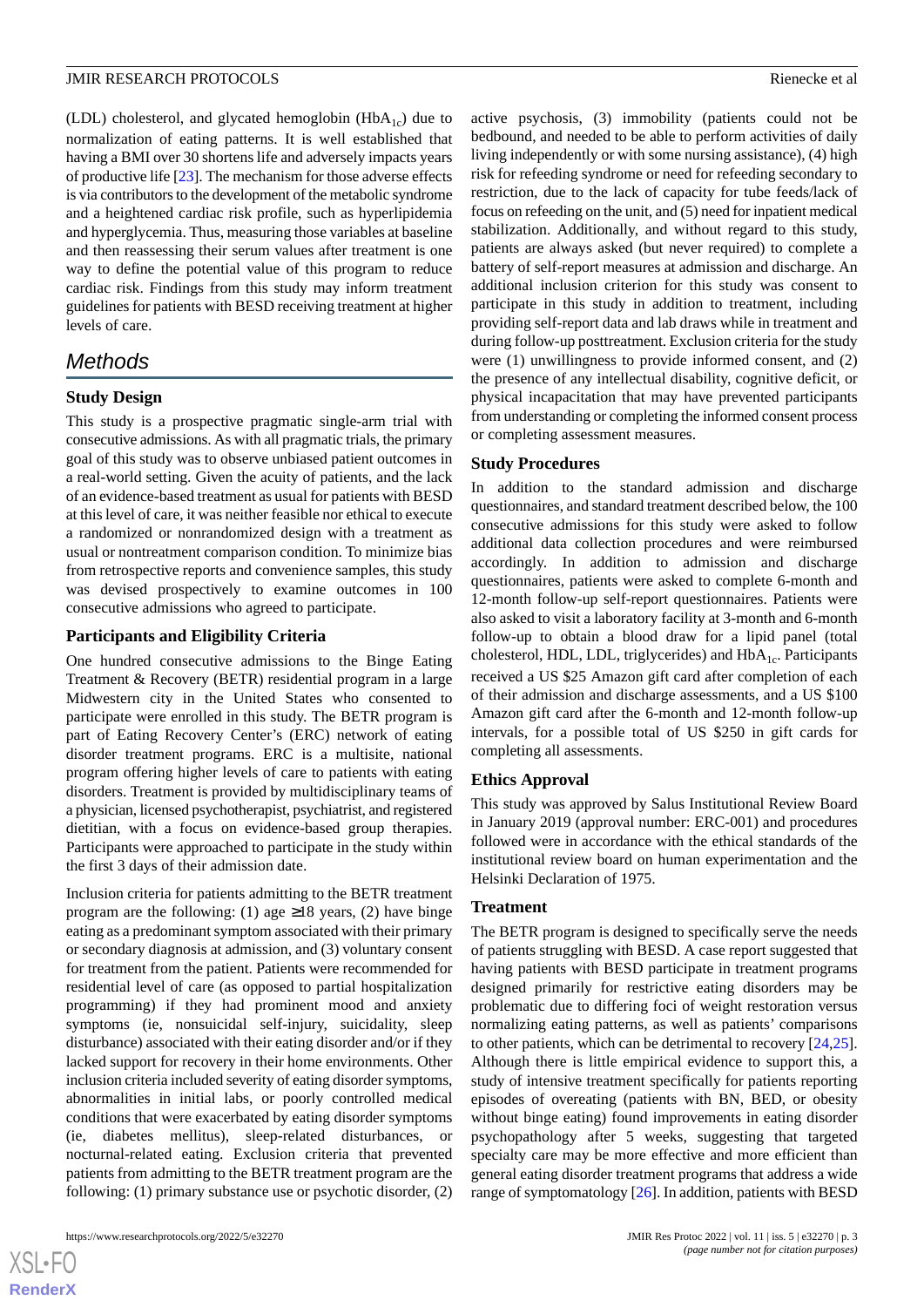have unique medical concerns that may best be treated in their own programming. For example, compared to healthy controls, patients with BED have been found to be 13 times more likely to develop type 2 diabetes [\[27](#page-6-19)]. They are also more likely to exhibit several other medical complications including insulin resistance, hypertension, acid reflux, and obstructive sleep apnea [[4](#page-5-3)[,28](#page-7-0)-[30\]](#page-7-1).

Patients receive personalized treatment from a multidisciplinary team for biweekly individual therapy, biweekly psychiatry visits, weekly family therapy, and weekly dietary sessions. Additionally, patients meet with a primary care physician, certified exercise physiologist, case manager, behavioral health counselors, and nurses upon admission and as needed. The registered dietitian and physician jointly decide on meal plans based on patients' treatment goals and medical conditions. Patients participate in 3 supported meals and 2-3 supported snacks daily. Treatment is focused on regulating eating and treating body image disturbance. The exercise philosophy is on increasing joyful and intuitive movement, increasing mobility when needed, decreasing body shame, and decreasing overexercise or compulsive exercise when present.

In addition to interrupting eating disordered behavior, treatment also focuses on managing comorbid conditions, such as mood and anxiety disorders, and regulating sleep. Patients participate in daily group therapy based on a range of treatment modalities, including enhanced CBT (CBT-E) [[16\]](#page-6-8), DBT [\[17](#page-6-9)], ACT [[18\]](#page-6-10), narrative therapy, and exposure and response prevention, and on a range of topics, including body image, mood and anxiety, and nutrition. A primary focus on CBT-E and DBT was chosen because of the research evidence supporting their use for disorders characterized by binge eating. Trauma-informed care was also part of the treatment program. The average length of stay in the BETR program is 30 days, although this can vary considerably based on patients'progress and insurance coverage.

#### **Measures**

#### *Primary Outcomes: Eating Behavior*

The Eating Pathology Symptoms Inventory (EPSI) [[31\]](#page-7-2) is a 45-item self-report measure of eating pathology with eight subscales: body dissatisfaction, binge eating, cognitive restraint, purging, restricting, excessive exercise, negative attitudes toward obesity, and muscle building. Items are scored on a 5-point scale from 0 (never) to 4 (very often). The EPSI has been shown to have good psychometric properties [\[32](#page-7-3)].

The Binge Eating Scale (BES) [\[33](#page-7-4)] is a 16-item self-report measure assessing binge eating behaviors that may be indicative of an eating disorder. It measures eating disordered behaviors as well as feelings associated with a binge episode. Items are measured on a 4-point scale, and the measure has been shown to have good psychometric properties [\[34](#page-7-5)].

The Night Eating Questionnaire (NEQ) [\[35](#page-7-6)] is a 14-item self-report measure of various aspects of night eating, including percentage of food consumed after dinner and frequency of nocturnal awakenings and ingestion of food. Items are scored on a 5-point scale.

#### *Secondary Outcomes: Comorbid Symptoms*

The Acceptance and Action Questionnaire for Weight-Related Difficulties – Revised (AAQW-R) [[36\]](#page-7-7) is a 10-item self-report measure of experiential avoidance of weight-related feelings, thoughts, and actions with good psychometric properties. It has three subscales: food as control, weight as a barrier to living, and weight stigma [[37\]](#page-7-8).

The Eating Disorders Quality of Life (EDQOL) instrument [[38\]](#page-7-9) is a 25-item self-report measure assessing the impact of an eating disorder on one's quality of life. It has a total score and four subscales: psychological, physical/cognitive, financial, and work/school. Items are scored on a 5-point scale from 0 (never) to 4 (always). It has been found to have good convergent and discriminant validity and good test-retest reliability [\[38](#page-7-9)].

The Beck Depression Inventory-II (BDI-II) [[39\]](#page-7-10) is a widely used 21-item self-report measure assessing the severity of depressive symptoms. Items are scored on a 4-point scale, with total scores ranging from 0-63. The measure has been found to have adequate reliability and validity [\[39](#page-7-10)].

The Obsessive-Compulsive Inventory – Revised (OCI-R) [\[40](#page-7-11)] is an 18-item self-report measure of obsessive-compulsive symptoms. It assesses six groups of symptoms, including washing, checking, ordering, obsessing, hoarding, and neutralizing. Items are scored on a 5-point scale from 0 (not at all) to 4 (extremely). It has been shown to have good internal consistency, test-retest reliability, and convergent and discriminant validity [\[40](#page-7-11)].

The State-Trait Anxiety Inventory (STAI) [\[41](#page-7-12)] is a 40-item self-report measure of state and trait anxiety, with 20 items assessing how respondents feel "at this moment," and 20 items assessing how respondents "generally feel." Items are scored on a 4-point scale from 1 (not at all/almost never) to 4 (very much so/almost always). Psychometric properties have been found to be adequate [\[41](#page-7-12)].

The Rosenberg Self-Esteem Scale (RSE) [[42\]](#page-7-13) is a 10-item self-report measure of self-esteem, with items scored on a 4-point scale from 1 (strongly agree) to 4 (strongly disagree). It has been found to have excellent internal consistency and test-retest reliability [[42\]](#page-7-13).

The Dysfunctional Attitudes Scale – Short Form (DAS-SF 1) [[43\]](#page-7-14) is a 9-item measure assessing dysfunctional attitudes of individuals with depression. Items are scored on a 4-point scale from "totally disagree" to "totally agree." The measure is highly correlated with the original 40-item version of the DAS and has good internal consistency [[43\]](#page-7-14).

The PTSD Checklist for DSM-5 (PCL-5) [[44\]](#page-7-15) is a 20-item self-report measure that assesses the DSM-5 [\[1](#page-5-0)] symptoms of PTSD over the previous month. There are four subscales that correspond to PTSD symptom clusters B (intrusions), C (avoidance), D (negative alterations in cognitions and mood), and E (alterations in arousal and reactivity). It has demonstrated good internal consistency, test-retest reliability, and convergent and discriminant validity among veterans [[45\]](#page-7-16). It has not yet been validated in an eating disorder population. The PCL-5 will be examined as an outcome, but also as a predictor variable to

 $XS$  $\cdot$ FC **[RenderX](http://www.renderx.com/)**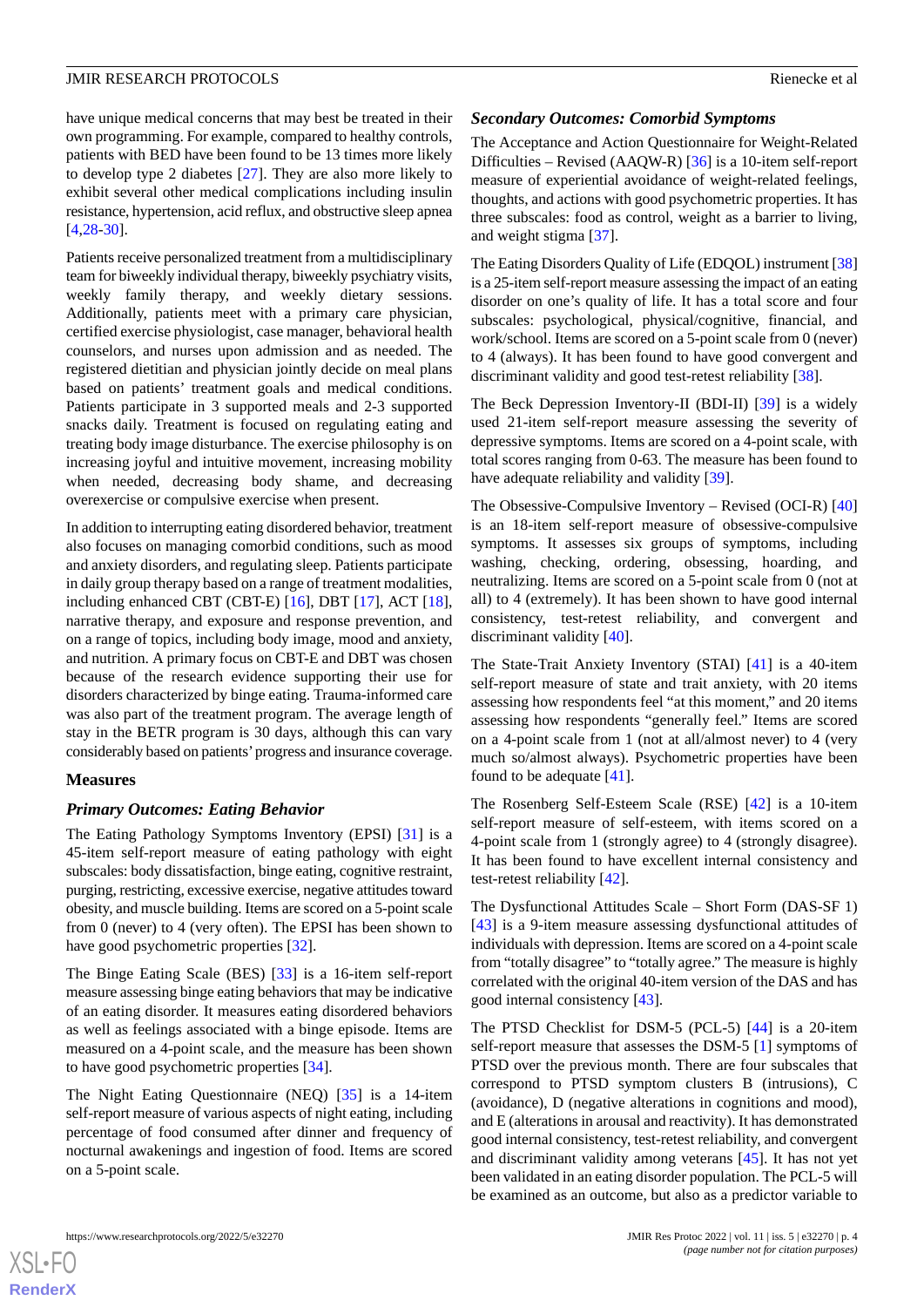determine whether patients with higher PCL scores have poorer outcomes compared to those with lower PCL scores.

The Adverse Childhood Experiences Survey (ACES) [[46\]](#page-7-17) is a 10-item self-report measure that assesses 10 types of childhood trauma, including physical, verbal, or sexual abuse, physical or emotional neglect, having a parent who struggles with alcoholism, having a mother who is a victim of domestic violence, having a family member in jail, having a family member diagnosed with a mental illness, and having a family member unavailable due to divorce, death, or abandonment. Adverse childhood experiences (ACEs) have been found to be related to a number of psychiatric and medical illnesses in adulthood, often with a dose-response relationship wherein risk for illness in adulthood is related to a greater number of ACEs in childhood [\[46](#page-7-17)]. The ACES will be examined primarily as a predictor variable to determine whether patients with more ACEs have poorer outcomes compared to those with fewer or no ACEs.

#### **Secondary Outcomes: Medical/Physiological Variables**

At 3 and 6 months postdischarge, patients obtained a blood draw for a lipid panel (total cholesterol, HDL, LDL, triglycerides) and  $HbA_{1c}$ . Patients were weighed weekly or twice weekly depending on insurance requirements and symptom presentation (ie, active purging was monitored more frequently with weights and labs). All weight collection was blind. "Blind weighing" involves not sharing weight data with the patient to minimize potential distress that may occur from the patient seeing his or her weight [[47\]](#page-7-18). [Table 1](#page-4-0) displays a timeline of measures and labs that were collected.

<span id="page-4-0"></span>**Table 1.** Timeline of collection for labs and questionnaires.

|                                                                                   | <b>Baseline</b> | Discharge    |             |             | 3-month follow-up 6-month follow-up 12-month follow-up |
|-----------------------------------------------------------------------------------|-----------------|--------------|-------------|-------------|--------------------------------------------------------|
| Labs                                                                              |                 |              |             |             |                                                        |
| Total cholesterol                                                                 | $\mathbf X$     |              | $\mathbf X$ | $\mathbf X$ |                                                        |
| High density lipoprotein                                                          | X               |              | $\mathbf X$ | $\mathbf X$ |                                                        |
| Low density lipoprotein                                                           | X               |              | $\mathbf X$ | $\mathbf X$ |                                                        |
| Triglycerides                                                                     | $\mathbf X$     |              | $\mathbf X$ | $\mathbf X$ |                                                        |
| Glycated hemoglobin                                                               | $\mathbf X$     |              | $\mathbf X$ | $\mathbf X$ |                                                        |
| <b>Assessments</b>                                                                |                 |              |             |             |                                                        |
| Eating Pathology Symptoms Inventory                                               | $\mathbf{x}$    | $\mathbf{x}$ |             | $\mathbf x$ | $\mathbf X$                                            |
| <b>State-Trait Anxiety Inventory</b>                                              | $\mathbf X$     | $\mathbf X$  |             | $\mathbf X$ | $\mathbf X$                                            |
| Acceptance and Action Questionnaire for Weight-<br>Related Difficulties - Revised | $\mathbf{X}$    | $\mathbf X$  |             | $\mathbf X$ | $\mathbf X$                                            |
| <b>Beck Depression Inventory-II</b>                                               | X               | $\mathbf X$  |             | $\mathbf X$ | X                                                      |
| <b>Binge Eating Scale</b>                                                         | X               | $\mathbf x$  |             | $\mathbf X$ | X                                                      |
| Dysfunctional Attitudes Scale - Short Form                                        | $\mathbf X$     | $\mathbf X$  |             | $\mathbf X$ | $\mathbf X$                                            |
| Eating Disorders Quality of Life                                                  | $\mathbf X$     | $\mathbf X$  |             | $\mathbf X$ | $\mathbf X$                                            |
| <b>Night Eating Questionnaire</b>                                                 | $\mathbf X$     | $\mathbf X$  |             | $\mathbf X$ | $\mathbf X$                                            |
| Obsessive-Compulsive Inventory - Revised                                          | $\mathbf X$     | $\mathbf{x}$ |             | $\mathbf X$ | $\mathbf X$                                            |
| PTSD Checklist for DSM-5                                                          | $\mathbf X$     | $\mathbf X$  |             | $\mathbf X$ | $\mathbf X$                                            |
| Rosenberg Self-Esteem Scale                                                       | $\mathbf X$     | $\mathbf X$  |             | $\mathbf X$ | $\mathbf X$                                            |

#### **A Priori Analytic Plan**

All data at admission, discharge, and 3, 6, and 12 months postdischarge will be aggregated for the full sample and examined for patterns of missingness, outliers (>3 standard deviations from mean), and normality of distributions. Our a priori assumptions are that data will be missing at random, and all data will be normally distributed with the appropriately minimal proportion of outlier data points. Mixed models will be used to examine fixed and random effects of linear within-person change in BDI-II, EDQOL, OCI-R, STAI, RSE, DAS-SF, PCL-5, BES, and NEQ across our major timepoints of interest (admission, discharge, and 12-month follow-up). Mixed models will be run both unadjusted, as well as adjusted

for person-level variables of BMI at admission, demographic variables of age, race/ethnicity, and gender, and diagnosis. Lastly, to examine the potential for different trajectories within-treatment and posttreatment, nested model comparisons will be conducted comparing the linear mixed models described above with mixed models including a quadratic time variable. Based on an expected effect size of at least *d*=0.5, and to account for a range of potentially inflated intraclass correlation coefficients that could reduce power, a sample size of 100 was determined to be sufficient to test both the mixed effects main effect hypotheses above, as well as the mixed effects 2-level interactions specified below.

All data at each of these timepoints will also be subset by patients above and below the threshold for history of trauma

[XSL](http://www.w3.org/Style/XSL)•FO **[RenderX](http://www.renderx.com/)**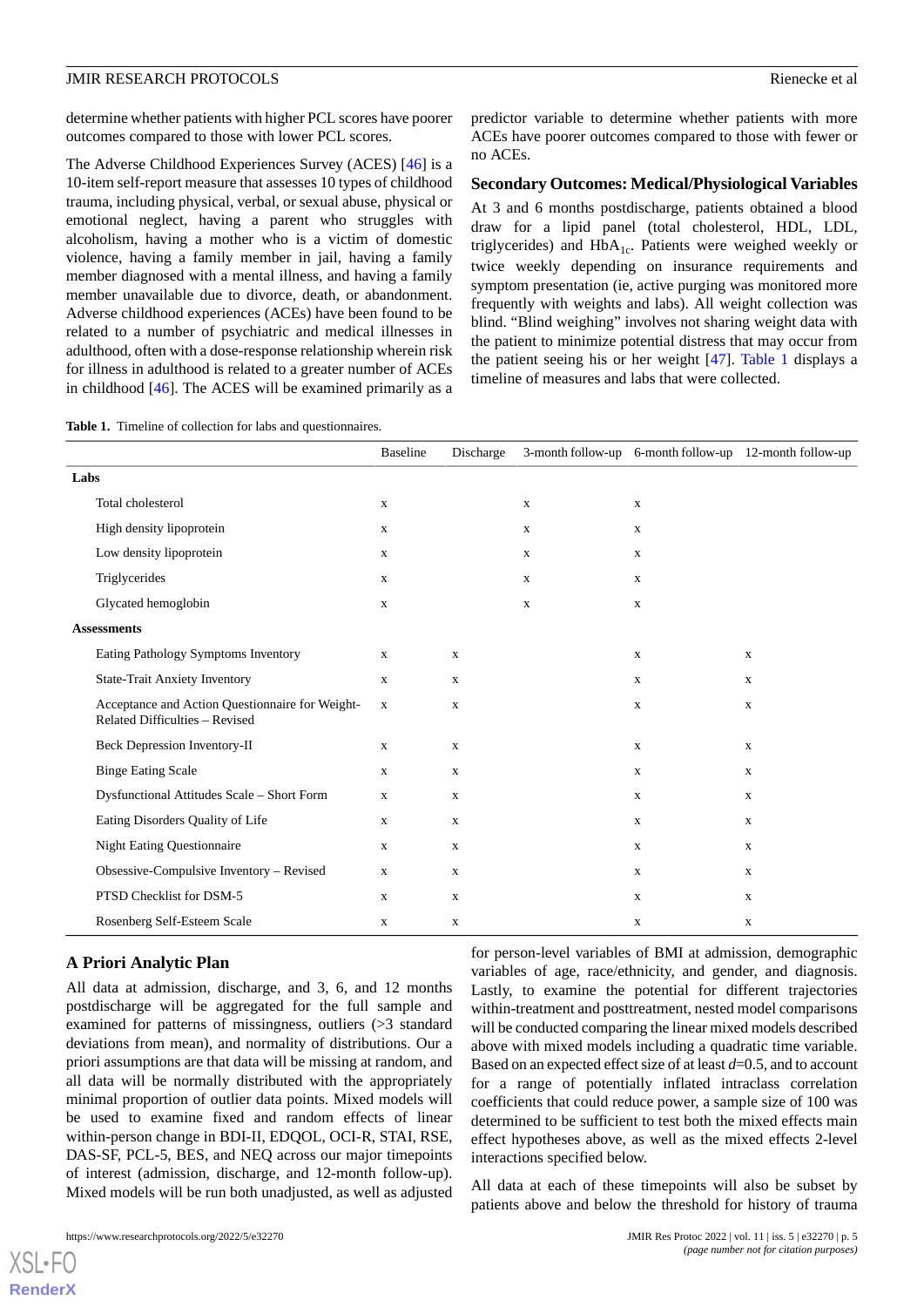(defined as an ACES score ≥4) and above and below the most commonly established threshold for clinically significant levels of PTSD symptoms via the PCL-5 (PCL-5  $\geq$ 33) [\[48](#page-7-19)]. These subsets of patients will be compared using independent-samples *t* tests to determine any differences in point-prevalence of BDI-II, EDQOL, OCI-R, STAI, RSE, DAS-SF, BES, and NEQ by history of trauma or current trauma symptoms, and traditional moderation analyses with interaction terms added to the mixed models described above to determine any differences in changes over time of BDI-II, EDQOL, OCI-R, STAI, RSE, DAS-SF, BES, and NEQ by history of trauma or current trauma symptoms.

# *Results*

Recruitment of participants began in January 2019 and ended in February 2020. Data collection was completed in May 2021. Data analysis is expected to begin in April 2022, and results are expected to be published in fall 2022. The study was internally funded by ERC.

# *Discussion*

# **Principal Findings**

The treatment program described in this study is unique in that it is developed specifically for, and solely treats, patients with BESD at the residential level of care. It is expected that this program, tailored to the needs of patients with BESD, will result in improvement in eating disorder psychopathology, comorbid mood and anxiety symptoms, quality of life, and improvement in physiological measures of health as a result of changes in eating disordered behaviors.

Several practical challenges in evaluating real-world treatment make it important to develop a protocol and explicitly state a priori intentions and expectations. First, the lack of a control group makes it difficult to assess a program's effectiveness. Nevertheless, our a priori hypotheses on the *degree* of improvement may help findings from this study aid in the development of treatment guidelines for other programs seeking to help adults with BESD, which is critically important given the increased prevalence of BESD compared to other eating disorders, and the medical complications unique to BED [[30\]](#page-7-1). Second, because treatment is not conditional on consenting to provide research data, potential bias from evaluating a program based solely on voluntarily collected research data over time may occur. To mitigate this bias in this study, we prospectively created a protocol that would allow for consecutive admissions to the program to be evaluated without the need for an additional research overlay that may lead to missing data in a biased fashion. Finally, because this is the first study to examine treatment for BESD at a higher level of care, it is important to clarify ahead of time exactly what treatment is being performed, what patients are admitted to the program, and what outcomes are expected as a result of treatment in the program.

# **Conclusions**

This study may aid in the development of treatment guidelines for patients with BESD at higher levels of care and lend support to having specialty treatment programs for patients with BESD. Further, it may aid in improving insurance coverage for BESD, which tends to be less favorable than that for patients with AN or BN who are in treatment at ERC. Future studies should further examine components of treatment programs to determine which elements are most critical to recovery.

# **Acknowledgments**

This research did not receive any specific grant from funding agencies in the public, commercial, or not-for-profit sectors. DVB was supported by Career Development Award 19–035 (IK2HX003085-01A2) from the United States Department of Veterans Affairs Health Services Research and Development (HSR&D) Service.

# **Conflicts of Interest**

<span id="page-5-0"></span>RDR receives consulting fees from the Training Institute for Child and Adolescent Eating Disorders LLC and receives royalties from Routledge. DLG receives royalties from Guilford Press and Routledge, is Co-Director of the Training Institute for Child and Adolescent Eating Disorders LLC, and is a member of Equip Health Clinical Advisory Board. DVB consults for Eating Recovery Center. All other authors declare no conflicts of interest.

# <span id="page-5-1"></span>**References**

[XSL](http://www.w3.org/Style/XSL)•FO **[RenderX](http://www.renderx.com/)**

- <span id="page-5-2"></span>1. American Psychiatric Association. Diagnostic and Statistical Manual of Mental Disorders, 5th ed. Washington, DC: American Psychiatric Association; 2013.
- <span id="page-5-3"></span>2. Kessler RC, Berglund PA, Chiu WT, Deitz AC, Hudson JI, Shahly V, et al. The prevalence and correlates of binge eating disorder in the World Health Organization World Mental Health Surveys. Biol Psychiatry 2013 May 01;73(9):904-914 [[FREE Full text](http://europepmc.org/abstract/MED/23290497)] [doi: [10.1016/j.biopsych.2012.11.020\]](http://dx.doi.org/10.1016/j.biopsych.2012.11.020) [Medline: [23290497](http://www.ncbi.nlm.nih.gov/entrez/query.fcgi?cmd=Retrieve&db=PubMed&list_uids=23290497&dopt=Abstract)]
- 3. Udo T, Grilo CM. Prevalence and Correlates of DSM-5-Defined Eating Disorders in a Nationally Representative Sample of U.S. Adults. Biol Psychiatry 2018 Sep 01;84(5):345-354 [[FREE Full text\]](http://europepmc.org/abstract/MED/29859631) [doi: [10.1016/j.biopsych.2018.03.014](http://dx.doi.org/10.1016/j.biopsych.2018.03.014)] [Medline: [29859631](http://www.ncbi.nlm.nih.gov/entrez/query.fcgi?cmd=Retrieve&db=PubMed&list_uids=29859631&dopt=Abstract)]
- 4. Wassenaar E, Friedman J, Mehler PS. Medical Complications of Binge Eating Disorder. Psychiatr Clin North Am 2019 Jun;42(2):275-286. [doi: [10.1016/j.psc.2019.01.010\]](http://dx.doi.org/10.1016/j.psc.2019.01.010) [Medline: [31046929\]](http://www.ncbi.nlm.nih.gov/entrez/query.fcgi?cmd=Retrieve&db=PubMed&list_uids=31046929&dopt=Abstract)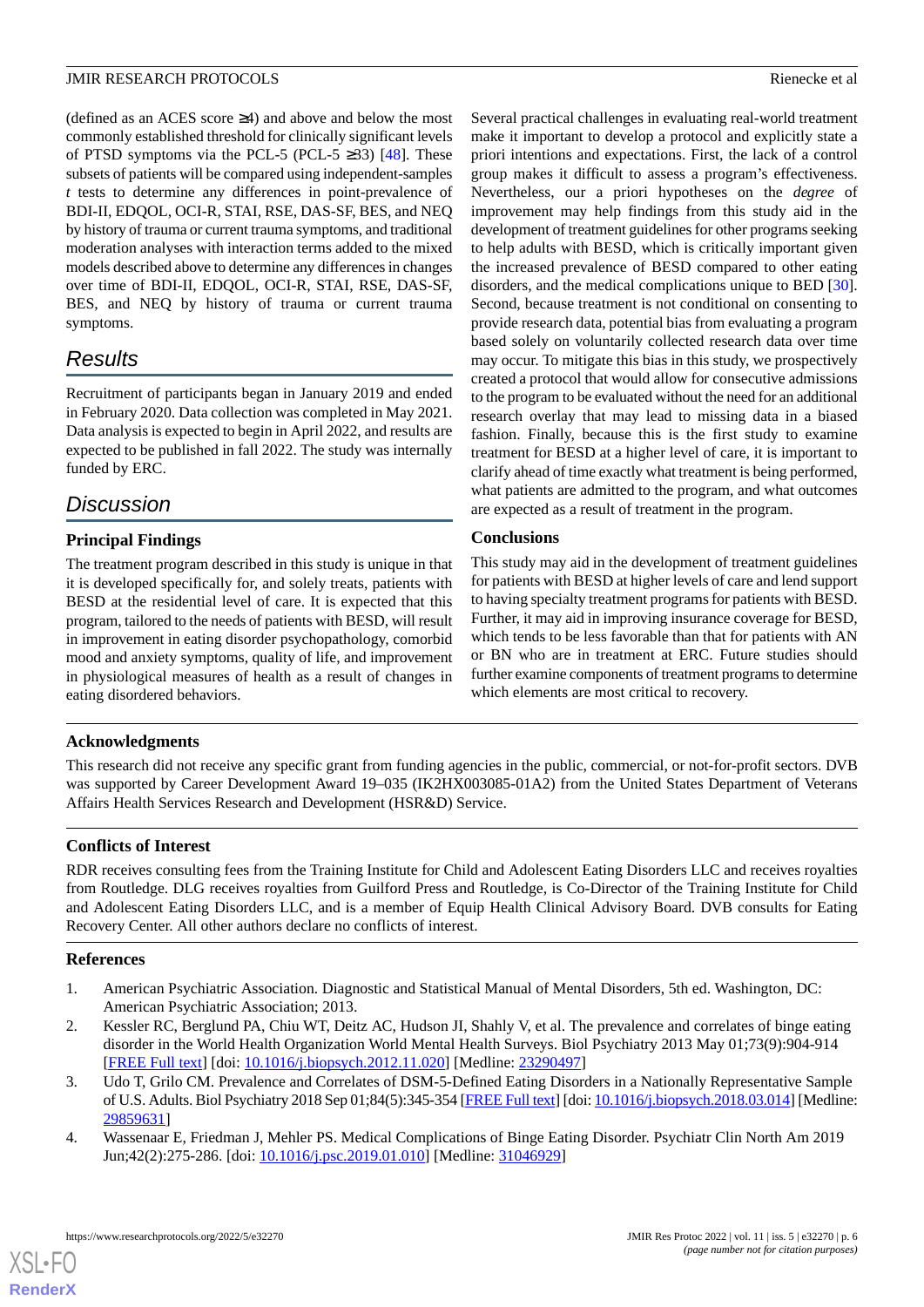#### **JMIR RESEARCH PROTOCOLS Rienecke et al. Rienecke et al. Rienecke et al. Rienecke et al. Rienecke et al. Rienecke et al. Rienecke et al. Rienecke et al. Rienecke et al. Rienecke et al. Rienecke et al.**

- <span id="page-6-0"></span>5. Hilbert A, Petroff D, Herpertz S, Pietrowsky R, Tuschen-Caffier B, Vocks S, et al. Meta-analysis of the efficacy of psychological and medical treatments for binge-eating disorder. J Consult Clin Psychol 2019 Jan;87(1):91-105. [doi: [10.1037/ccp0000358\]](http://dx.doi.org/10.1037/ccp0000358) [Medline: [30570304](http://www.ncbi.nlm.nih.gov/entrez/query.fcgi?cmd=Retrieve&db=PubMed&list_uids=30570304&dopt=Abstract)]
- <span id="page-6-2"></span><span id="page-6-1"></span>6. Eating disorders: Recognition and treatment NICE guideline (NG69). National Institute for Health and Care Excellence. 2017. URL: <https://www.nice.org.uk/guidance/ng69> [accessed 2020-07-02]
- <span id="page-6-3"></span>7. Peckmezian T, Paxton SJ. A systematic review of outcomes following residential treatment for eating disorders. Eur Eat Disord Rev 2020 May;28(3):246-259 [[FREE Full text](http://europepmc.org/abstract/MED/32196843)] [doi: [10.1002/erv.2733](http://dx.doi.org/10.1002/erv.2733)] [Medline: [32196843](http://www.ncbi.nlm.nih.gov/entrez/query.fcgi?cmd=Retrieve&db=PubMed&list_uids=32196843&dopt=Abstract)]
- <span id="page-6-4"></span>8. Humphreys G, Evans R, Makin H, Cooke R, Jones A. Identification of Behavior Change Techniques From Successful Web-Based Interventions Targeting Alcohol Consumption, Binge Eating, and Gambling: Systematic Review. J Med Internet Res 2021 Feb 09;23(2):e22694 [\[FREE Full text\]](https://www.jmir.org/2021/2/e22694/) [doi: [10.2196/22694](http://dx.doi.org/10.2196/22694)] [Medline: [33560243](http://www.ncbi.nlm.nih.gov/entrez/query.fcgi?cmd=Retrieve&db=PubMed&list_uids=33560243&dopt=Abstract)]
- <span id="page-6-5"></span>9. Calugi S, Ruocco A, El Ghoch M, Andrea C, Geccherle E, Sartori F, et al. Residential cognitive-behavioral weight-loss intervention for obesity with and without binge-eating disorder: A prospective case-control study with five-year follow-up. Int J Eat Disord 2016 Jul;49(7):723-730. [doi: [10.1002/eat.22549\]](http://dx.doi.org/10.1002/eat.22549) [Medline: [27203183](http://www.ncbi.nlm.nih.gov/entrez/query.fcgi?cmd=Retrieve&db=PubMed&list_uids=27203183&dopt=Abstract)]
- 10. Bonifacio R, Santarpia L, Finelli C, La Sala N, Orofino R, Miro O. Nutritional Rehabilitative Treatment in a Residential Centre for Eating Disorders: A Case Series Report. J Obes Eat Disord 2016;2(2):A. [doi: [10.21767/2471-8203.100018](http://dx.doi.org/10.21767/2471-8203.100018)]
- 11. Brewerton TD, Costin C. Long-term outcome of residential treatment for anorexia nervosa and bulimia nervosa. Eat Disord 2011;19(2):132-144. [doi: [10.1080/10640266.2011.551632\]](http://dx.doi.org/10.1080/10640266.2011.551632) [Medline: [21360364\]](http://www.ncbi.nlm.nih.gov/entrez/query.fcgi?cmd=Retrieve&db=PubMed&list_uids=21360364&dopt=Abstract)
- 12. Brewerton TD, Costin C. Treatment results of anorexia nervosa and bulimia nervosa in a residential treatment program. Eat Disord 2011;19(2):117-131. [doi: [10.1080/10640266.2011.551629](http://dx.doi.org/10.1080/10640266.2011.551629)] [Medline: [21360363](http://www.ncbi.nlm.nih.gov/entrez/query.fcgi?cmd=Retrieve&db=PubMed&list_uids=21360363&dopt=Abstract)]
- <span id="page-6-6"></span>13. Twohig MP, Bluett EJ, Cullum JL, Mitchell PR, Powers PS, Lensegrav-Benson T, et al. Effectiveness and clinical response rates of a residential eating disorders facility. Eat Disord 2016;24(3):224-239. [doi: [10.1080/10640266.2015.1064279](http://dx.doi.org/10.1080/10640266.2015.1064279)] [Medline: [26214231](http://www.ncbi.nlm.nih.gov/entrez/query.fcgi?cmd=Retrieve&db=PubMed&list_uids=26214231&dopt=Abstract)]
- <span id="page-6-7"></span>14. Lowe MR, Davis WN, Annunziato RA, Lucks DL. Inpatient treatment for eating disorders: outcome at discharge and 3-month follow-up. Eat Behav 2003 Nov;4(4):385-397. [doi: [10.1016/S1471-0153\(03\)00032-1](http://dx.doi.org/10.1016/S1471-0153(03)00032-1)] [Medline: [15000964](http://www.ncbi.nlm.nih.gov/entrez/query.fcgi?cmd=Retrieve&db=PubMed&list_uids=15000964&dopt=Abstract)]
- <span id="page-6-10"></span><span id="page-6-9"></span><span id="page-6-8"></span>15. Fisher M, Henretty JR, Cox SA, Feinstein R, Fornari V, Moskowitz L, et al. Demographics and Outcomes of Patients With Eating Disorders Treated in Residential Care. Front Psychol 2019;10:2985 [\[FREE Full text](https://doi.org/10.3389/fpsyg.2019.02985)] [doi: [10.3389/fpsyg.2019.02985](http://dx.doi.org/10.3389/fpsyg.2019.02985)] [Medline: [32010027](http://www.ncbi.nlm.nih.gov/entrez/query.fcgi?cmd=Retrieve&db=PubMed&list_uids=32010027&dopt=Abstract)]
- <span id="page-6-11"></span>16. Fairburn C. Cognitive Behavior Therapy and Eating Disorders. New York, NY: Guilford Press; 2008.
- 17. Linehan MM. Skills Training Manual for Treating Borderline Personality Disorder. New York, NY: Guilford Press; 1993.
- <span id="page-6-12"></span>18. Hayes SC, Strosahl KD, Wilson KG. Acceptance and Commitment Therapy: An Experiential Approach to Behavior Change. New York, NY: Guilford Press; 2003.
- 19. Mitchell KS, Singh S, Hardin S, Thompson-Brenner H. The impact of comorbid posttraumatic stress disorder on eating disorder treatment outcomes: Investigating the unified treatment model. Int J Eat Disord 2021 Jul;54(7):1260-1269. [doi: [10.1002/eat.23515\]](http://dx.doi.org/10.1002/eat.23515) [Medline: [33876442\]](http://www.ncbi.nlm.nih.gov/entrez/query.fcgi?cmd=Retrieve&db=PubMed&list_uids=33876442&dopt=Abstract)
- <span id="page-6-14"></span><span id="page-6-13"></span>20. Scharff A, Ortiz SN, Forrest LN, Smith AR, Boswell JF. Post-traumatic stress disorder as a moderator of transdiagnostic, residential eating disorder treatment outcome trajectory. J Clin Psychol 2021 Apr;77(4):986-1003. [doi: [10.1002/jclp.23106\]](http://dx.doi.org/10.1002/jclp.23106) [Medline: [33449390](http://www.ncbi.nlm.nih.gov/entrez/query.fcgi?cmd=Retrieve&db=PubMed&list_uids=33449390&dopt=Abstract)]
- <span id="page-6-15"></span>21. Hazzard VM, Crosby RD, Crow SJ, Engel SG, Schaefer LM, Brewerton TD, et al. Treatment outcomes of psychotherapy for binge-eating disorder in a randomized controlled trial: Examining the roles of childhood abuse and post-traumatic stress disorder. Eur Eat Disord Rev 2021 Jul;29(4):611-621. [doi: [10.1002/erv.2823\]](http://dx.doi.org/10.1002/erv.2823) [Medline: [33660906](http://www.ncbi.nlm.nih.gov/entrez/query.fcgi?cmd=Retrieve&db=PubMed&list_uids=33660906&dopt=Abstract)]
- <span id="page-6-16"></span>22. Trottier K. Posttraumatic stress disorder predicts non-completion of day hospital treatment for bulimia nervosa and other specified feeding/eating disorder. Eur Eat Disord Rev 2020 May;28(3):343-350. [doi: [10.1002/erv.2723\]](http://dx.doi.org/10.1002/erv.2723) [Medline: [32045081\]](http://www.ncbi.nlm.nih.gov/entrez/query.fcgi?cmd=Retrieve&db=PubMed&list_uids=32045081&dopt=Abstract)
- <span id="page-6-17"></span>23. Peeters A, Barendregt JJ, Willekens F, Mackenbach JP, Al Mamun A, Bonneux L, NEDCOM, the Netherlands Epidemiology and Demography Compression of Morbidity Research Group. Obesity in adulthood and its consequences for life expectancy: a life-table analysis. Ann Intern Med 2003 Jan 07;138(1):24-32. [doi: [10.7326/0003-4819-138-1-200301070-00008](http://dx.doi.org/10.7326/0003-4819-138-1-200301070-00008)] [Medline: [12513041](http://www.ncbi.nlm.nih.gov/entrez/query.fcgi?cmd=Retrieve&db=PubMed&list_uids=12513041&dopt=Abstract)]
- <span id="page-6-18"></span>24. Matthews KN, Psihogios M, Dettmer E, Steinegger C, Toulany A. "I am the embodiment of an anorexic patient's worst fear": Severe obesity and binge eating disorder on a restrictive eating disorder ward. Clin Obes 2020 Dec 10;10(6):e12398 [[FREE Full text](http://europepmc.org/abstract/MED/32911574)] [doi: [10.1111/cob.12398](http://dx.doi.org/10.1111/cob.12398)] [Medline: [32911574](http://www.ncbi.nlm.nih.gov/entrez/query.fcgi?cmd=Retrieve&db=PubMed&list_uids=32911574&dopt=Abstract)]
- <span id="page-6-19"></span>25. Saunders JF, Eaton AA, Fitzsimmons-Craft EE. Body-, Eating-, and Exercise-Related Comparisons During Eating Disorder Recovery and Validation of the BEECOM-R. Psychology of Women Quarterly 2019 May 27;43(4):494-508. [doi: [10.1177/0361684319851718\]](http://dx.doi.org/10.1177/0361684319851718)
- 26. Aragona M, Pucci D, Balbi A. Integrated day-hospital treatment in subjects with overeating disorders. Article in Italian. Riv Psichiatr 2013;48(4):315-320. [doi: [10.1708/1319.14628](http://dx.doi.org/10.1708/1319.14628)] [Medline: [24056830](http://www.ncbi.nlm.nih.gov/entrez/query.fcgi?cmd=Retrieve&db=PubMed&list_uids=24056830&dopt=Abstract)]
- 27. Raevuori A, Suokas J, Haukka J, Gissler M, Linna M, Grainger M, et al. Highly increased risk of type 2 diabetes in patients with binge eating disorder and bulimia nervosa. Int J Eat Disord 2015 Sep;48(6):555-562. [doi: [10.1002/eat.22334\]](http://dx.doi.org/10.1002/eat.22334) [Medline: [25060427](http://www.ncbi.nlm.nih.gov/entrez/query.fcgi?cmd=Retrieve&db=PubMed&list_uids=25060427&dopt=Abstract)]

[XSL](http://www.w3.org/Style/XSL)•FO **[RenderX](http://www.renderx.com/)**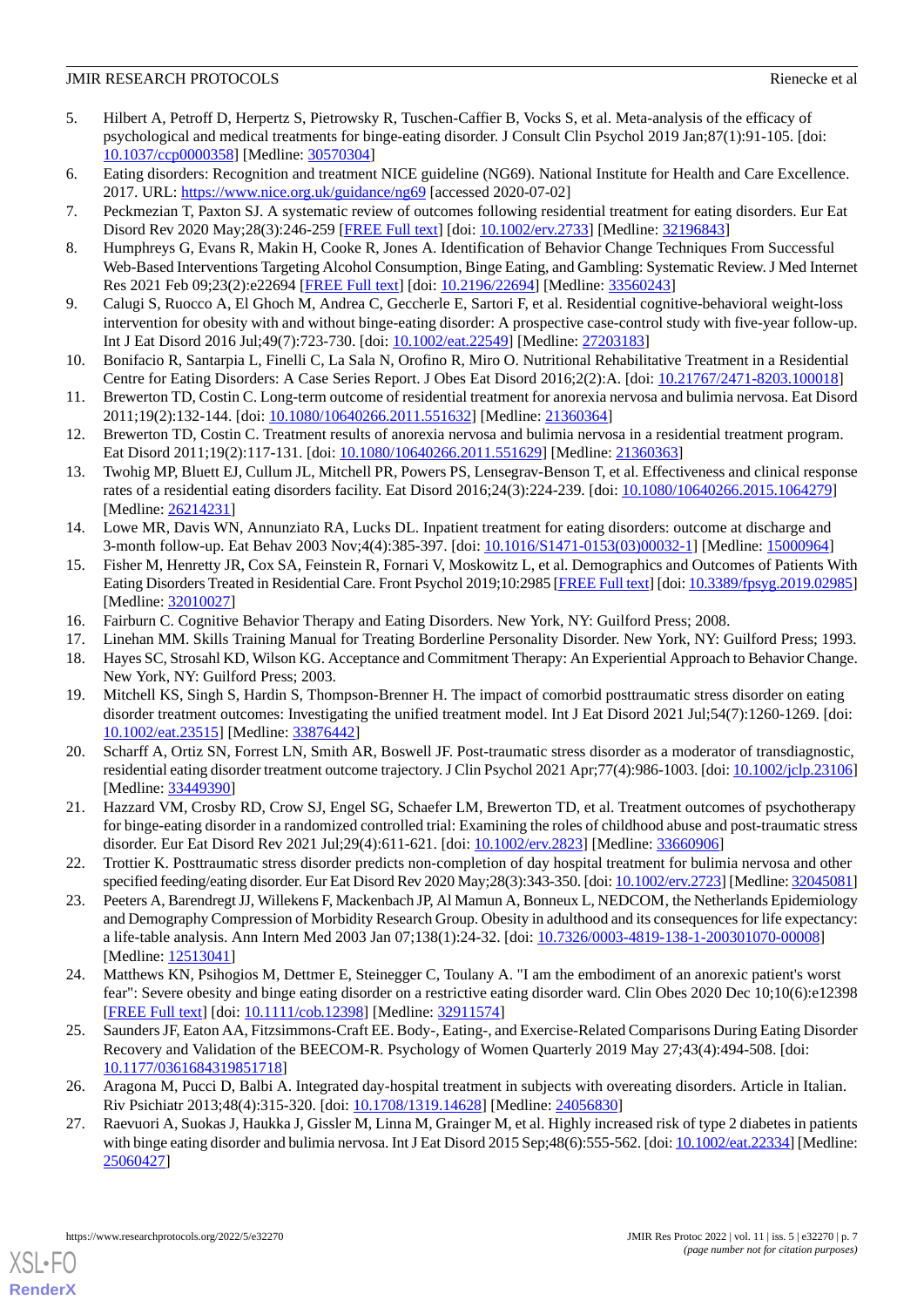### **JMIR RESEARCH PROTOCOLS Rienecke et al. Rienecke et al. Rienecke et al. Rienecke et al. Rienecke et al. Rienecke et al. Rienecke et al. Rienecke et al. Rienecke et al. Rienecke et al. Rienecke et al.**

- <span id="page-7-0"></span>28. Cremonini F, Camilleri M, Clark MM, Beebe TJ, Locke GR, Zinsmeister AR, et al. Associations among binge eating behavior patterns and gastrointestinal symptoms: a population-based study. Int J Obes (Lond) 2009 Mar;33(3):342-353 [[FREE Full text](http://europepmc.org/abstract/MED/19139750)] [doi: [10.1038/ijo.2008.272](http://dx.doi.org/10.1038/ijo.2008.272)] [Medline: [19139750](http://www.ncbi.nlm.nih.gov/entrez/query.fcgi?cmd=Retrieve&db=PubMed&list_uids=19139750&dopt=Abstract)]
- 29. Sockalingam S, Tehrani H, Taube-Schiff M, Van Exan J, Santiago V, Hawa R. The relationship between eating psychopathology and obstructive sleep apnea in bariatric surgery candidates: A retrospective study. Int J Eat Disord 2017 Jul;50(7):801-807. [doi: [10.1002/eat.22701\]](http://dx.doi.org/10.1002/eat.22701) [Medline: [28334442](http://www.ncbi.nlm.nih.gov/entrez/query.fcgi?cmd=Retrieve&db=PubMed&list_uids=28334442&dopt=Abstract)]
- <span id="page-7-2"></span><span id="page-7-1"></span>30. Mitchell JE. Medical comorbidity and medical complications associated with binge-eating disorder. Int J Eat Disord 2016 Mar;49(3):319-323. [doi: [10.1002/eat.22452\]](http://dx.doi.org/10.1002/eat.22452) [Medline: [26311499](http://www.ncbi.nlm.nih.gov/entrez/query.fcgi?cmd=Retrieve&db=PubMed&list_uids=26311499&dopt=Abstract)]
- <span id="page-7-3"></span>31. Forbush KT, Wildes JE, Pollack LO, Dunbar D, Luo J, Patterson K, et al. Development and validation of the Eating Pathology Symptoms Inventory (EPSI). Psychol Assess 2013 Sep;25(3):859-878. [doi: [10.1037/a0032639\]](http://dx.doi.org/10.1037/a0032639) [Medline: [23815116](http://www.ncbi.nlm.nih.gov/entrez/query.fcgi?cmd=Retrieve&db=PubMed&list_uids=23815116&dopt=Abstract)]
- <span id="page-7-4"></span>32. Forbush KT, Wildes JE, Hunt TK. Gender norms, psychometric properties, and validity for the Eating Pathology Symptoms Inventory. Int J Eat Disord 2014 Jan;47(1):85-91. [doi: [10.1002/eat.22180\]](http://dx.doi.org/10.1002/eat.22180) [Medline: [23996154\]](http://www.ncbi.nlm.nih.gov/entrez/query.fcgi?cmd=Retrieve&db=PubMed&list_uids=23996154&dopt=Abstract)
- <span id="page-7-5"></span>33. Gormally J, Black S, Daston S, Rardin D. The assessment of binge eating severity among obese persons. Addict Behav 1982;7(1):47-55. [doi: [10.1016/0306-4603\(82\)90024-7](http://dx.doi.org/10.1016/0306-4603(82)90024-7)] [Medline: [7080884\]](http://www.ncbi.nlm.nih.gov/entrez/query.fcgi?cmd=Retrieve&db=PubMed&list_uids=7080884&dopt=Abstract)
- <span id="page-7-6"></span>34. Duarte C, Pinto-Gouveia J, Ferreira C. Expanding binge eating assessment: Validity and screening value of the Binge Eating Scale in women from the general population. Eat Behav 2015 Aug;18:41-47. [doi: [10.1016/j.eatbeh.2015.03.007\]](http://dx.doi.org/10.1016/j.eatbeh.2015.03.007) [Medline: [25880043](http://www.ncbi.nlm.nih.gov/entrez/query.fcgi?cmd=Retrieve&db=PubMed&list_uids=25880043&dopt=Abstract)]
- <span id="page-7-7"></span>35. Allison KC, Lundgren JD, O'Reardon JP, Martino NS, Sarwer DB, Wadden TA, et al. The Night Eating Questionnaire (NEQ): psychometric properties of a measure of severity of the Night Eating Syndrome. Eat Behav 2008 Jan;9(1):62-72. [doi: [10.1016/j.eatbeh.2007.03.007](http://dx.doi.org/10.1016/j.eatbeh.2007.03.007)] [Medline: [18167324\]](http://www.ncbi.nlm.nih.gov/entrez/query.fcgi?cmd=Retrieve&db=PubMed&list_uids=18167324&dopt=Abstract)
- <span id="page-7-8"></span>36. Manwaring J, Hilbert A, Walden K, Bishop ER, Johnson C. Validation of the acceptance and action questionnaire for weight-related difficulties in an eating disorder population. Journal of Contextual Behavioral Science 2018 Jan;7:1-7. [doi: [10.1016/j.jcbs.2017.09.004\]](http://dx.doi.org/10.1016/j.jcbs.2017.09.004)
- <span id="page-7-9"></span>37. Palmeira L, Cunha M, Pinto-Gouveia J, Carvalho S, Lillis J. New developments in the assessment of weight-related experiential avoidance (AAQW-Revised). Journal of Contextual Behavioral Science 2016 Jul;5(3):193-200. [doi: [10.1016/j.jcbs.2016.06.001\]](http://dx.doi.org/10.1016/j.jcbs.2016.06.001)
- <span id="page-7-11"></span><span id="page-7-10"></span>38. Engel SG, Wittrock DA, Crosby RD, Wonderlich SA, Mitchell JE, Kolotkin RL. Development and psychometric validation of an eating disorder-specific health-related quality of life instrument. Int J Eat Disord 2006 Jan;39(1):62-71. [doi: [10.1002/eat.20200\]](http://dx.doi.org/10.1002/eat.20200) [Medline: [16345055\]](http://www.ncbi.nlm.nih.gov/entrez/query.fcgi?cmd=Retrieve&db=PubMed&list_uids=16345055&dopt=Abstract)
- <span id="page-7-13"></span><span id="page-7-12"></span>39. Beck AT, Steer RA, Brown GK. Manual for the Beck Depression Inventory-II. San Antonio, TX: Psychological Corporation; 1996.
- <span id="page-7-14"></span>40. Foa EB, Huppert JD, Leiberg S, Langner R, Kichic R, Hajcak G, et al. The Obsessive-Compulsive Inventory: development and validation of a short version. Psychol Assess 2002 Dec;14(4):485-496. [Medline: [12501574](http://www.ncbi.nlm.nih.gov/entrez/query.fcgi?cmd=Retrieve&db=PubMed&list_uids=12501574&dopt=Abstract)]
- 41. Spielberger CD. State-Trait Anxiety Inventory. Palo Alto, CA: Consulting Psychologists Press; 1983.
- <span id="page-7-15"></span>42. Rosenberg M. Conceiving the Self. New York, NY: Basic Books; 1979.
- <span id="page-7-16"></span>43. Beevers CG, Strong DR, Meyer B, Pilkonis PA, Miller IR. Efficiently assessing negative cognition in depression: an item response theory analysis of the Dysfunctional Attitude Scale. Psychol Assess 2007 Jun;19(2):199-209. [doi: [10.1037/1040-3590.19.2.199\]](http://dx.doi.org/10.1037/1040-3590.19.2.199) [Medline: [17563201](http://www.ncbi.nlm.nih.gov/entrez/query.fcgi?cmd=Retrieve&db=PubMed&list_uids=17563201&dopt=Abstract)]
- <span id="page-7-17"></span>44. Weathers FW, Litz BT, Keane TM, Palmieri PA, Marx BP, Schnurr PP. The PTSD Checklist for DSM-5 (PCL-5). National Center for PTSD. 2013. URL: <https://www.ptsd.va.gov/professional/assessment/adult-sr/ptsd-checklist.asp> [accessed 2022-05-11]
- <span id="page-7-18"></span>45. Bovin MJ, Marx BP, Weathers FW, Gallagher MW, Rodriguez P, Schnurr PP, et al. Psychometric properties of the PTSD Checklist for Diagnostic and Statistical Manual of Mental Disorders-Fifth Edition (PCL-5) in veterans. Psychol Assess 2016 Nov;28(11):1379-1391. [doi: [10.1037/pas0000254\]](http://dx.doi.org/10.1037/pas0000254) [Medline: [26653052](http://www.ncbi.nlm.nih.gov/entrez/query.fcgi?cmd=Retrieve&db=PubMed&list_uids=26653052&dopt=Abstract)]
- <span id="page-7-19"></span>46. Felitti VJ, Anda RF, Nordenberg D, Williamson DF, Spitz AM, Edwards V, et al. Relationship of childhood abuse and household dysfunction to many of the leading causes of death in adults. The Adverse Childhood Experiences (ACE) Study. Am J Prev Med 1998 May;14(4):245-258. [doi: [10.1016/s0749-3797\(98\)00017-8](http://dx.doi.org/10.1016/s0749-3797(98)00017-8)] [Medline: [9635069\]](http://www.ncbi.nlm.nih.gov/entrez/query.fcgi?cmd=Retrieve&db=PubMed&list_uids=9635069&dopt=Abstract)
- 47. Forbush KT, Richardson JH, Bohrer BK. Clinicians' practices regarding blind versus open weighing among patients with eating disorders. Int J Eat Disord 2015 Nov;48(7):905-911. [doi: [10.1002/eat.22369\]](http://dx.doi.org/10.1002/eat.22369) [Medline: [25504058](http://www.ncbi.nlm.nih.gov/entrez/query.fcgi?cmd=Retrieve&db=PubMed&list_uids=25504058&dopt=Abstract)]
- 48. Rienecke RD, Blalock DV, Duffy A, Manwaring J, Le Grange D, Johnson C, et al. Posttraumatic stress disorder symptoms and trauma-informed care in higher levels of care for eating disorders. Int J Eat Disord 2021 Apr;54(4):627-632. [doi: [10.1002/eat.23455\]](http://dx.doi.org/10.1002/eat.23455) [Medline: [33382109\]](http://www.ncbi.nlm.nih.gov/entrez/query.fcgi?cmd=Retrieve&db=PubMed&list_uids=33382109&dopt=Abstract)

# **Abbreviations**

[XSL](http://www.w3.org/Style/XSL)•FO **[RenderX](http://www.renderx.com/)**

**AAQW-R:** Acceptance and Action Questionnaire for Weight-Related Difficulties – Revised **ACE:** adverse childhood experience **ACES:** Adverse Childhood Experiences Survey